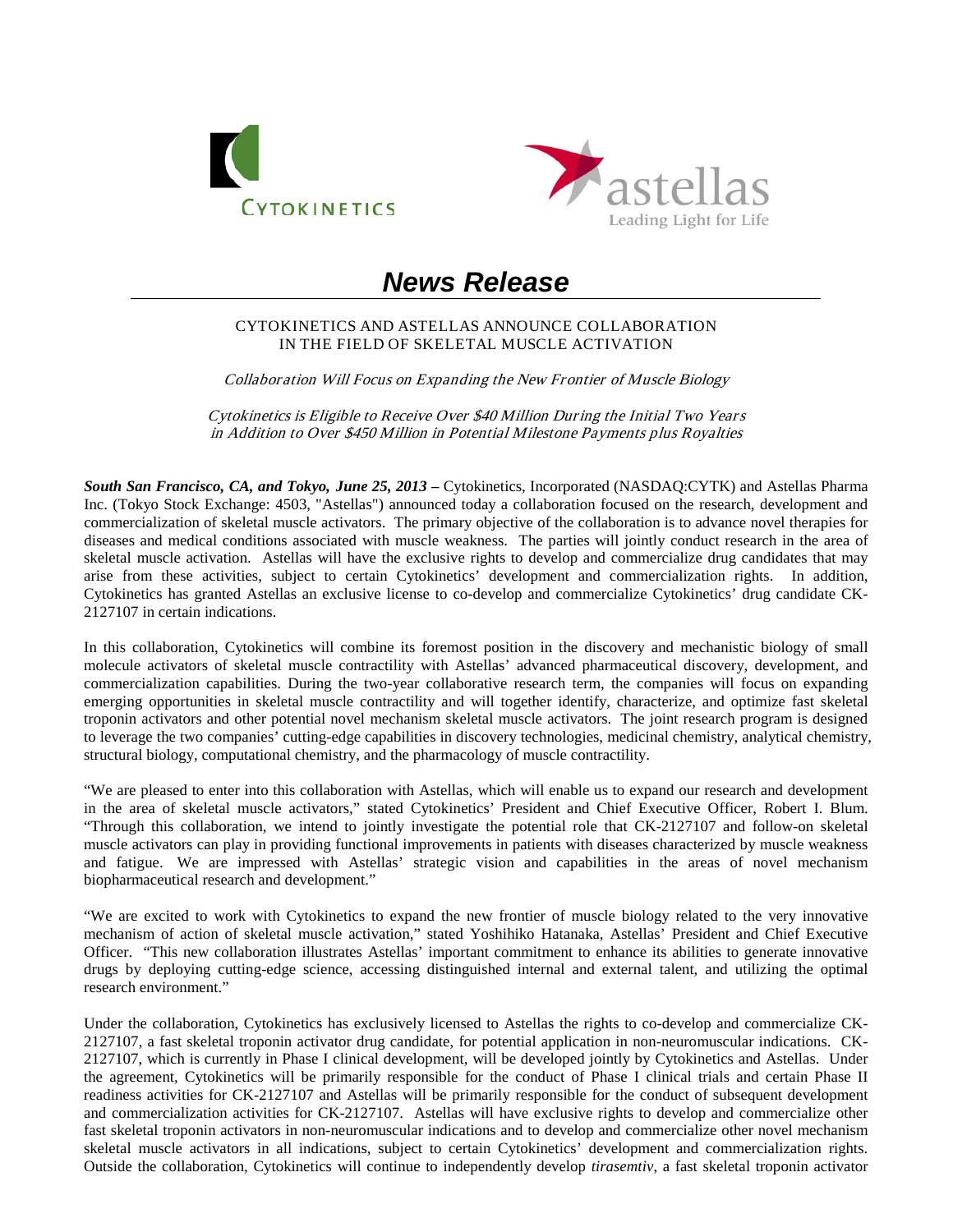*Cytokinetics' and Astellas' Announcement Regarding Skeletal Muscle Activator Collaboration Page 2*

currently in Phase II clinical trials, for the potential treatment of amyotrophic lateral sclerosis and other neuromuscular disorders.

Cytokinetics is eligible to receive over \$40 million in the form of an upfront payment and reimbursement of sponsored research and development activities during the initial two years of the collaboration. In addition, Cytokinetics is eligible to receive over \$450 million in pre-commercialization and commercialization milestones plus royalties. The parties will jointly conduct research to identify next-generation skeletal muscle activators to be nominated as drug candidates. Astellas will be responsible for the activities and costs associated with the development of collaboration products. Cytokinetics retains an option to conduct early-stage development for certain agreed indications at its initial expense, subject to reimbursement if development continues under the collaboration. Astellas will have the exclusive right to commercialize collaboration products worldwide, subject to Cytokinetics' option to co-promote collaboration products in the United States and Canada. In connection with the co-promotion activities, Astellas will reimburse Cytokinetics for certain expenses associated with its promotion activities.

### **Cytokinetics Conference Call / Webcast**

Cytokinetics will host a conference call on Tuesday, June 25, 2013 at 8:30 a.m. Eastern Time. The conference call will be simultaneously webcast and will be accessible in the Investor Relations section of Cytokinetics' Web site; for further information please go to [www.cytokinetics.com.](http://www.cytokinetics.com/) The live audio of the conference call is also accessible via telephone to investors, members of the news media and the general public by dialing either (866) 999-2985 (CYTK) (United States and Canada) or (706) 679-3078 (International) and typing in the passcode 97237344. An archived replay of the webcast will be available via Cytokinetics' Web site until July 25, 2013. The replay will also be available via telephone from June 25, 2013 at 11:00 a.m. Eastern Time until July 2, 2013 by dialing (855) 859-2056 (United States and Canada) or (404) 537-3406 (International) and typing in the passcode 97237344.

### **About Cytokinetics**

Cytokinetics is a clinical-stage biopharmaceutical company focused on the discovery and development of novel small molecule therapeutics that modulate muscle function for the potential treatment of serious diseases and other medical conditions. Cytokinetics currently has three compounds in clinical development: *omecamtiv mecarbil* in Phase II for acute and chronic heart failure, *tirasemtiv* in Phase II for amyotrophic lateral sclerosis and CK-212107 in a Phase I study in healthy volunteers. All of the company's drug candidates have arisen from Cytokinetics' muscle biology focused research activities and are directed towards the cytoskeleton. The cytoskeleton is a complex biological infrastructure that plays a fundamental role within every human cell. Additional information about Cytokinetics can be obtained at [http://www.cytokinetics.com.](http://www.cytokinetics.com/)

# **About Astellas**

Astellas Pharma Inc., located in Tokyo, Japan, is a pharmaceutical company dedicated to improving the health of people around the world through the provision of innovative and reliable pharmaceuticals. Astellas has approximately 17,000 employees worldwide. The organization is committed to becoming a global category leader in Urology, Immunology (including Transplantation) and Infectious diseases, Oncology, Neuroscience and DM Complications and Kidney diseases. For more information on Astellas Pharma Inc., please visit the company website at [www.astellas.com/en.](http://www.astellas.com/en)

#### **Forward-Looking Statements: Cytokinetics**

*This press release contains forward-looking statements for purposes of the Private Securities Litigation Reform Act of 1995 (the "Act"). Cytokinetics disclaims any intent or obligation to update these forward-looking statements, and claims the protection of the Act's Safe Harbor for forward-looking statements. Examples of such statements include, but are not limited to, statements relating to Cytokinetics' and Astellas' planned research and development activities; potential milestone payments, royalties and other payments; the expected roles of Cytokinetics and Astellas under the collaboration and in developing or commercializing drug candidates or products subject to the collaboration; the utility and benefits of Cytokinetics' and Astellas' respective technical capabilities; the indications to be pursued under the collaboration; Cytokinetics' continued development of tirasemtiv; and the properties and potential benefits of Cytokinetics' skeletal muscle activators. Such statements are based on management's current expectations, but actual results may differ materially due to various risks and uncertainties, including, but not limited to: Cytokinetics anticipates that it will be required to conduct at least one confirmatory Phase III clinical trial of tirasemtiv in ALS patients which will require significant additional funding, and it may be unable to obtain such additional funding on acceptable terms, if at all; potential difficulties or delays in the development, testing, regulatory approvals for trial commencement, progression or product sale or manufacturing, or production of Cytokinetics' drug candidates that could slow or prevent clinical development or product approval, including risks that current and past results of clinical trials or preclinical studies may not be indicative of future clinical trials results, patient enrollment for or conduct of clinical trials may be difficult or delayed, Cytokinetics' drug candidates may have*